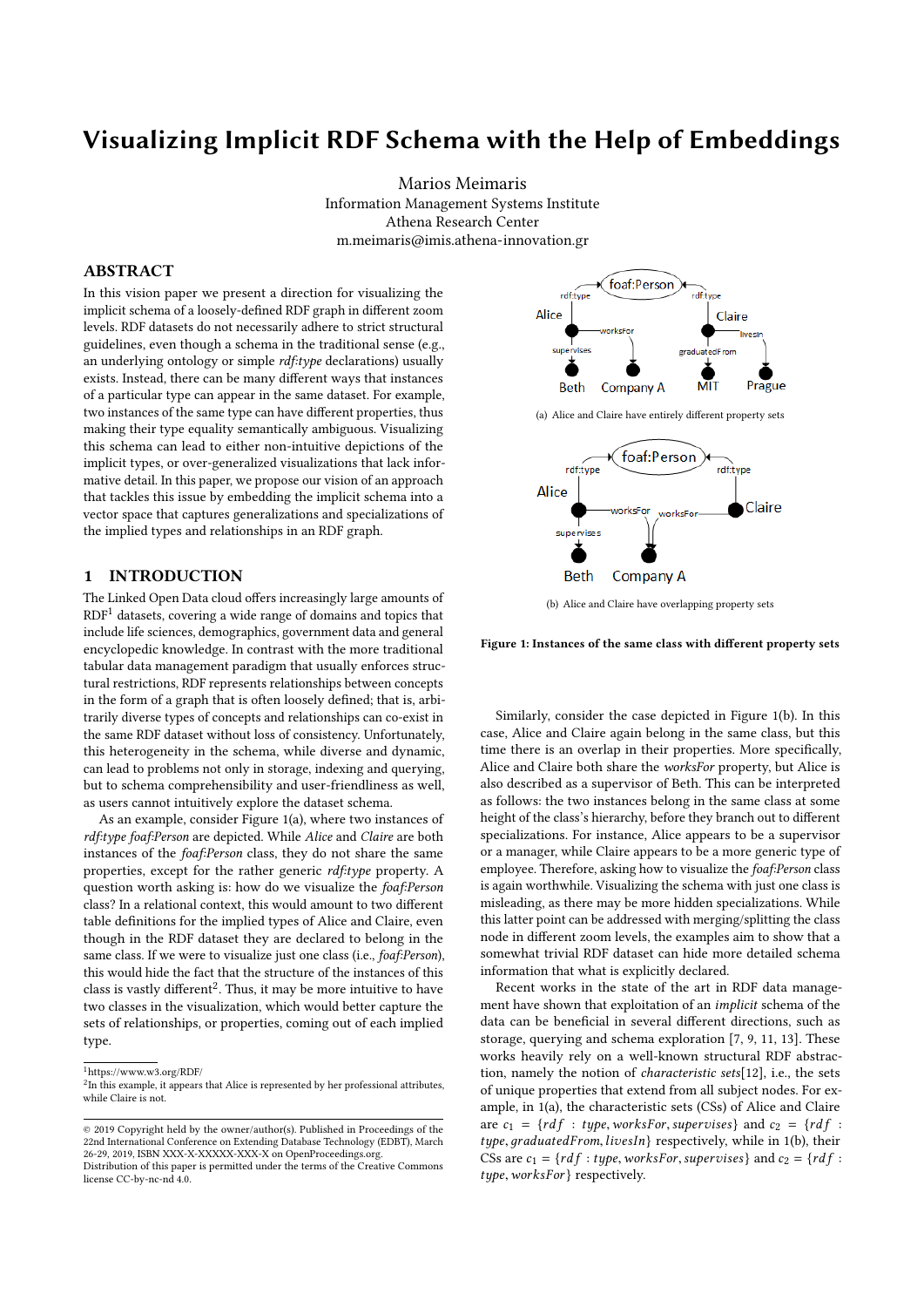In this sense, CSs can be thought of as implied types of nodes. However, they do not necessarily capture compact and comprehensible structural information. For example, some commonly used and heavily cited RDF datasets include CSs in the order of  $10^3 - 10^4$  $10^3 - 10^4$  $10^3 - 10^4$ <sup>3</sup>. Thus, while using CSs to visualize the RDF schema of such a dataset is more informative than just showing the structural definitions that explicitly exist in the dataset (e.g., all objects of rdf:type), such a visualization would neither be intuitive, nor comprehensible, as it would lead to huge graphs of implied types and relationships between them.

In order to both use CSs and CS relationships for schema summarization and consequent visualization, and address the issue of large amounts of implied types, in this paper we envision an approach that embeds CSs in a continuous vector space and uses the distances between vectors in order to provide a means for merging similar CSs (when zooming out) and splitting merged CSs to their different specializations (when zooming in). Our approach aims to take into account latent semantic similarities between implied types (CSs). For this reason, we propose to use a continuous vector space model where CSs can be embedded.

There are two main directions that can be followed here; first, we can use a pretrained model of word vectors, such as the Google News Corpus model, which contains a vocabulary of 3 million unique words, trained on an input corpus of 100 billion words. Second, we can build a vector space directly by embedding CSs, by following a graph embedding approach as is done in recent works[\[2,](#page-3-5) [15\]](#page-3-6) and more recently in [\[16\]](#page-3-7).

This paper is structured as follows. Section 2 describes the main concepts of the approach, section 3 describes different embedding methods and section 4 concludes the vision paper.

## 2 APPROACH OVERVIEW

In this work, we consider characteristic sets CSs as nodes in a graph, with an edge between two CSs denoting that there is a property that connects two subjects that belong in two different CSs. Formally, given an input RDF dataset D, a CS graph  $G_D$  is an ordered pair  $G_D = (V_D, E_D)$ , where  $V_D$  is the set of all CSs in D, and  $E_D \subseteq V_D \times V_D$  is the set of all properties that connect pairs of CSs. The key idea of our approach is to extract the CSs of an RDF dataset, derive an implied schema and visualize the resulting implied schema. In this sense, we consider a CS to define an implied type, i.e., a non-explicitly defined class of instances. However, as was discussed in the introduction, this entails several problems. It does not suffice to extract all CSs and visualize them in a graph of CS nodes and CS-to-CS edges, because their heterogeneity in real-world datasets makes the approach prohibitive. It would not, for example, make sense to show 150 different CSs that all essentially describe the same class, but with slight variations in their property sets, especially when exploring the schema visually and at a distance (e.g., in high zoom levels); instead, it would be more meaningful to specialize/generalize the multiple CSs in different zoom levels. Consider the example of Figure [1\(a\)](#page-0-1) and [1\(b\).](#page-0-3) The CSs and how they are merged in different zoom levels can be seen in Figure [2.](#page-1-1)

Of course, it would not be reasonable to merge all CSs in one node at the top zoom level, because many of them describe different types, either implicit or explicit. For this reason, we need to apply a similarity metric that can be parameterized with the zoom level. Based on this metric, we can merge together only the

<span id="page-1-1"></span>

Figure 2: The CSs of the example. Dashed lines denote merging of similar CSs (i.e., generalizing). The zoom level is denoted with Z on the left.

CSs that are close to each other at each level of visualization. This procedure can be interpreted as a form of hierarchical clustering.

While graph visualization, hierarchical visualization and visual LOD exploration have been thoroughly studied recently [\[1,](#page-3-8) [3,](#page-3-9) [4,](#page-3-10) [14\]](#page-3-11), there exist several problems when trying to merge different CSs. These have been discussed in recent works [\[8,](#page-3-12) [13\]](#page-3-3). These works rely on exploiting the property sets that define CSs, and merging closely related sets based on set overlaps and set hierarchies; that is, they only consider CS similarity when two CSs actually share common properties, or are subsets/supersets of one-another. However, this prevents CSs that do not share common properties to be associated, as these works mainly focus on exploiting CSs and their merging in order to derive a relational representation of RDF datasets in the hopes of improving storage and querying. In this work, we are not interested in such data management aspects and for this reason, we can loosen our definition of CS similarity and instead look for similar CSs based on their distances in a different space.

In this direction, we propose to use embeddings in order to position the CSs in a continuous space, and then rely on their geometric distances in order to attribute similarity or difference. The advantage of the use of the embedded space is that it can provide latent semantic similarity characteristics to the CSs and thus associate even seemingly unrelated CSs. For example, consider two CSs,  $c_1 = \{worksFor, specialistzesIn, hasSalary\}$  and  $c_2 = \{hasProfession, has Income, isEmployeeAt\}$  that share no common properties. As can be seen though, there is a latent semantic association between the two CSs, as we can assume that they both describe people that are professionals. Thus, it would make sense to merge  $c_1$  and  $c_2$  together when visually exploring the schema at a distance. This type of similarity is easily captured with the help of embeddings [\[10\]](#page-3-13). In the following section, we describe two methods for embedding CSs, and discuss their tradeoffs.

# 3 EMBEDDING CHARACTERISTIC SETS INTO A CONTINUOUS VECTOR SPACE

The two main directions that will be pursued are (i) mapping CS nodes to an existing vector space, and (ii) embedding CS nodes directly in their own respective vector space. In what follows, these two cases will be discussed.

#### 3.1 Mapping CSs to Word Embeddings

An embedding of an item (a word, a concept, a graph node etc.) in a continuous vector space is essentially the positioning of the

<span id="page-1-0"></span><sup>&</sup>lt;sup>3</sup>DBPedia has more than 10,000 CSs, while Geonames and WordNet have ~1000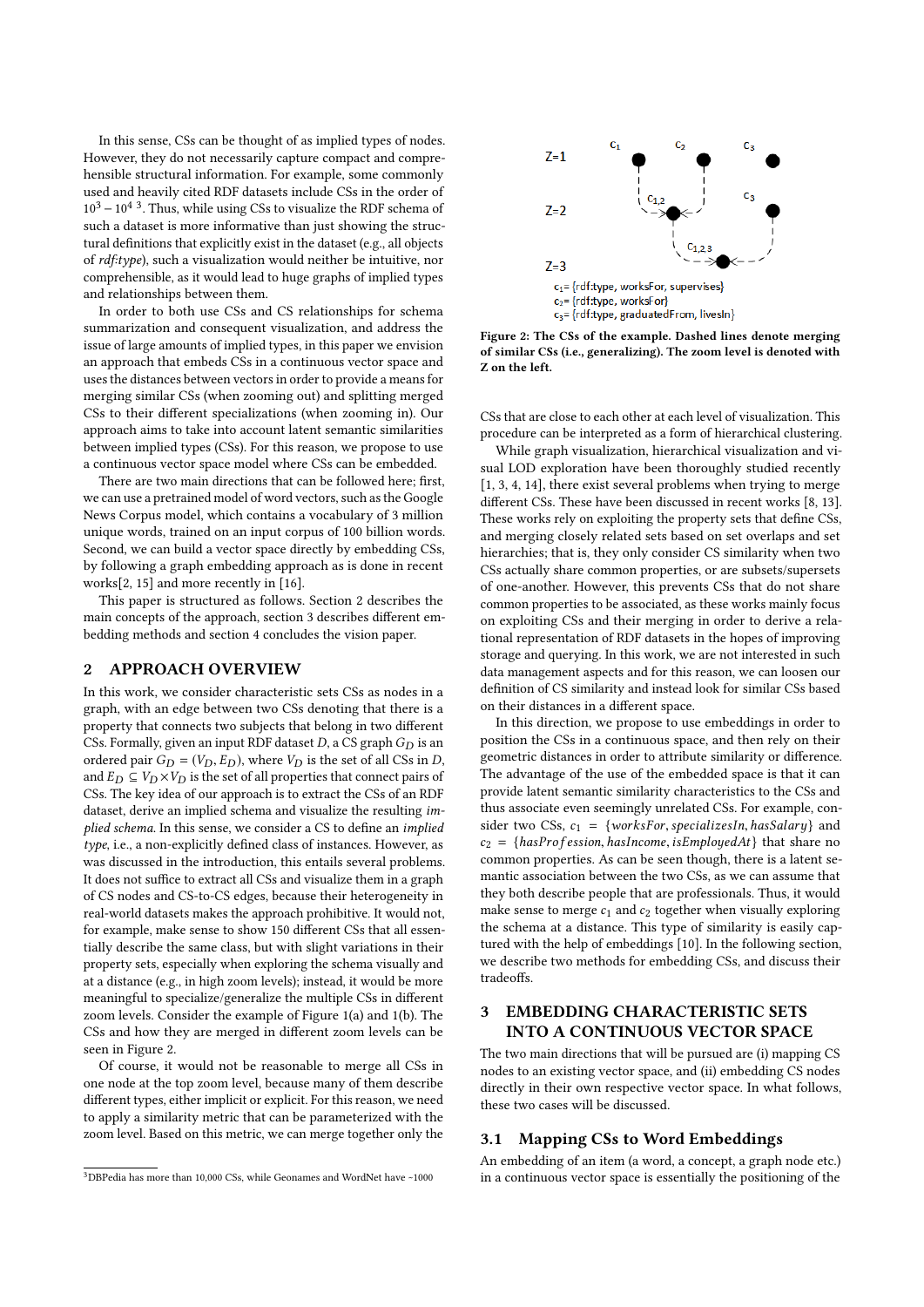item in a multidimensional space of arbitrary dimensions, where its locality is affected by the similarity of the neighboring items. In other words, the item is assigned a vector that represents its position in the space, so that all surrounding items that are also represented by vectors are semantically similar.

There are many different ways to define similarity. One of the most adapted and promising ways is to define the similarity of two items based on their context. In the case of text, where each item is a word or a phrase, the context is defined as the word's or phrase's surrounding words. Thus, two words that commonly coexist in the same sentences will generally result in neighboring vectors. The word2vec model [\[10\]](#page-3-13) takes into account this notion of context in order to produce vectors, and interestingly enough, it turns out that these vectors retain latent semantics that can be interpreted as geometric operations between them. A commonly cited example in this regard is something of the form  $v(king)$  –  $v(\text{man}) + v(\text{woman}) = v(\text{queen})$ , which loosely means that if we replace the man characteristic of kinд with woman, we will get its female counterpart, i.e., queen.

In our approach, the key idea is to directly map CSs to vectors in a pre-trained linguistic vector model that already contains latent semantics for the whole English language. In order to do so, we need to follow the following steps:

- (1) Assign a set of descriptive words to each CS
- (2) Aggregate the vectors of the assigned words to derive a single vector
- (3) Map the CS to the aggregate vector

For step (1), we can use the property set and the assigned rdf:type classes (if any) of the CS to come up with descriptive words. For example, for  $c_1$  in Figure [1\(b\),](#page-0-3) we can use the words person, works and supervises. Then, for step (2), we first look up the existing word2vec model to find the vectors for person, works and supervises. Then, we can find a single vector representation of the three words by performing an operation such as mean or sum of their respective vectors. Finally, this aggregate vector will be the embedding of the CS. We can then define appropriate distance thresholds to find similar or dissimilar CSs.

3.1.1 Google News Corpus Example. To highlight the advantage of using such an NLP model to associate CSs in contrast with strictly relying on set operations on the CSs' property sets, let us study an example. As a pretrained NLP model, we will use the vectors created by word2vec for the Google News Corpus. This model contains vectors for a vocabulary of 3 million English words in a 300-dimensional continuous vector space, and was trained over more than 100 billion English words from news articles. Thus, it provides ready-to-use English language vectors with general, context-independent associated semantics.

For our example, let us consider an RDF dataset, whose resulting CS graph contains the following CSs:

- (1)  $c_1 = \{worksFor, specialistzesIn, hasSalary\}$
- (2)  $c_2 = \{hasProfession, has Income, isEmployeeAt\}$
- (3)  $c_3 = \{worksFor, name, age\}$
- (4)  $c_4 = \{hasSubOrganization, registeredAt, hasCEO\}$
- (5)  $c_5 = \{hasMinister, belongsInGovernment\}$

By inspecting the CSs, a human analyst can conclude that  $c_1$ ,  $c_2$  and  $c_3$  describe people, while  $c_4$  and  $c_5$  are more related to organizations (companies and ministries). Let us also assume that the first three CSs are also associated with the foaf:Person class in the RDF dataset, i.e., the subject nodes of the RDF graph that belong in these CSs are of the type  $foaf$ : Person, while  $c_4$  and

<span id="page-2-0"></span>

|                | c1   | c2   | c <sub>3</sub> | c <sub>4</sub> | c <sub>5</sub> |
|----------------|------|------|----------------|----------------|----------------|
| c1             |      | 0.61 | 0.42           | 0.37           | 0.21           |
| c2             | 0.61 |      | 0.47           | 0.36           | 0.24           |
| c <sub>3</sub> | 0.42 | 0.47 |                | 0.17           | 0.16           |
| c <sub>4</sub> | 0.37 | 0.36 | 0.17           |                | 0.56           |
| c <sub>5</sub> | 0.21 | 0.24 | 0.16           | 0.56           |                |

Table 1: Pair-wise cosine similarities of mean vectors for  $c_1 - c_5$ 

<span id="page-2-1"></span>

Figure 3: Visualization of the implied types in different zoom levels. In the lower zoom level, each CS is shown individually. In the middle zoom level,  $c_1$ ,  $c_2$  are grouped together, as are  $c_4$ ,  $c_5$ . In the higher zoom level,  $c_1$ ,  $c_2$ ,  $c_3$  are all grouped together to represent the Person type.

<sup>c</sup><sup>5</sup> are of types Company and Ministry respectively. In recent approaches such as [\[8,](#page-3-12) [13\]](#page-3-3),  $c_1$ ,  $c_2$ ,  $c_4$  and  $c_5$  would be completely unrelated with each other, while  $c_1$  and  $c_3$  would be deemed similar, because they share one common property (worksFor). However, to a human analyst, several conclusions can be drawn, such as that the first three CSs define implicit types that describe some aspects of human beings, while the latter two describe some form of legal organizations.

After some preprocessing for step 1 that was described before, we can derive descriptive words for the five CSs. Let us assume that these are  $c_1$  : {works, specializes, salary, person},  $c_2$  : {profession, income, employed, person},  $c_3$  : {works, name, age, person},  $c_4$  :  ${suborganization, registered, CEO, company}$  and  $c_5:$  {minister, government, ministry}. Feeding these into the pretrained Google News word2vec model and computing the mean vector for each of the five sets, we get the pair-wise similarity matrix shown in Table [1.](#page-2-0)

As can be seen,  $c_1$  and  $c_2$  are more closely related with each other than with  $c_3$ , even though they do not share any common properties. Interestingly,  $c_1$  and  $c_2$  are more similar than  $c_1$ and  $c_3$  even though the latter actually share a common property. Furthermore,  $c_1, c_2c_3$  are closer with each other than with  $c_4, c_5$ , while  $c_4$  and  $c_5$  are more similar to each other than with the rest of the CSs. This intuitive knowledge that can be used to cluster together similar CSs based on their latent semantics would not have been captured using traditional methods that rely on property set operations. Using this approach, a potential visualization of this schema in different zoom levels can be seen in Figure [3.](#page-2-1)

Concluding this example, it should be mentioned that in order to serve more context-dependent data, such as specialized scientific data, we can define and configure the training corpus accordingly. For example, for life sciences datasets, it might not make much sense to use the Google News Corpus. Instead, it could be more useful to build a corpus by combining life science text sources, such as UMLS, Drugbank and related Wikipedia subsets, than rely on a generic and multi-purpose vector model.